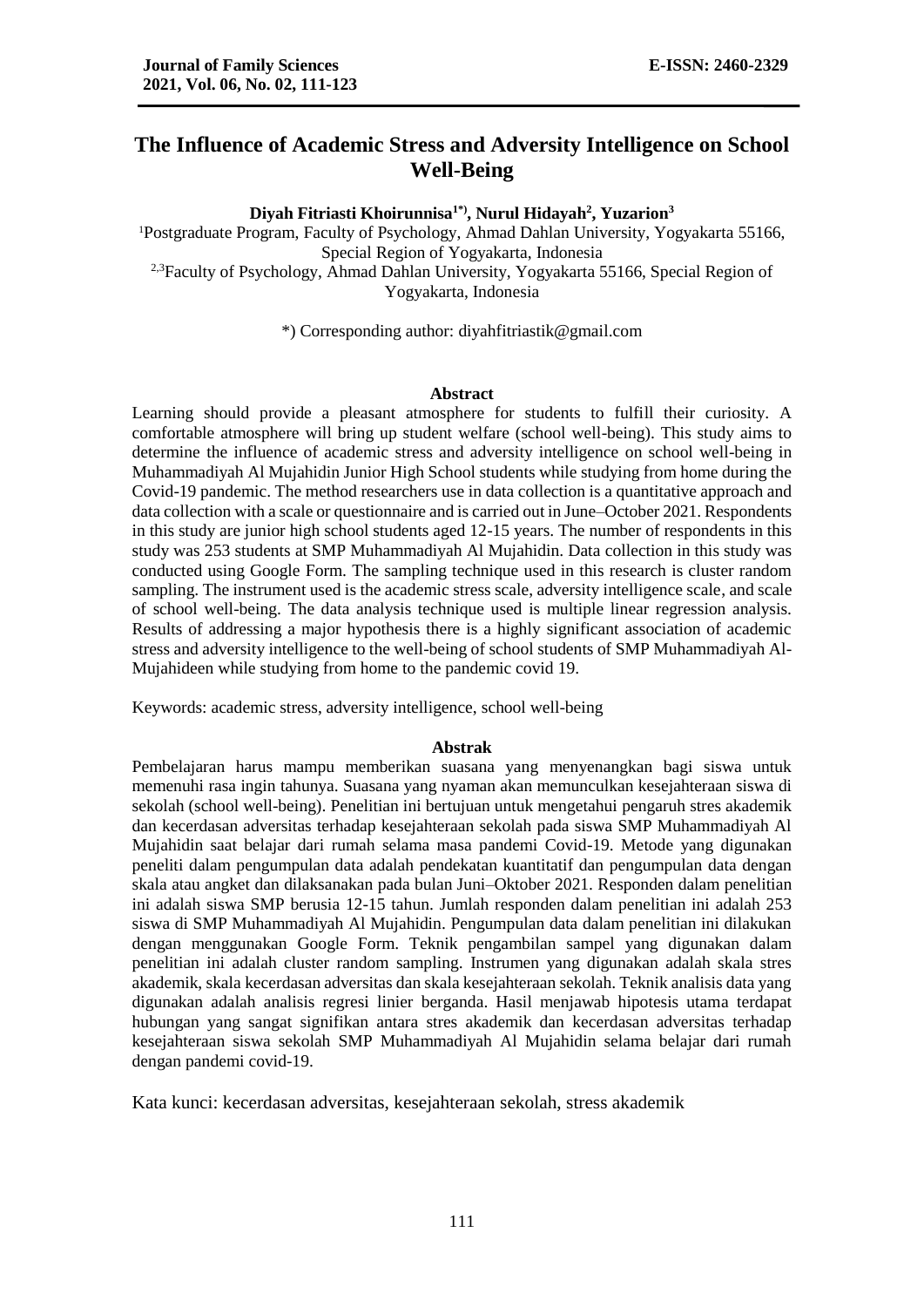## **Introduction**

Education has an important role in developing the potential of human resources to become a quality generation so that it will be beneficial for the progress of the nation and state in the future. Education and the learning process are two things that cannot be separated. Therefore, the learning process in the classroom is expected to provide a comfortable learning atmosphere and encourage students' willingness to learn actively.

Learning should provide a pleasant atmosphere for students to fulfill their curiosity. A comfortable atmosphere will bring up student welfare (school well-being). School wellbeing is defined as the state of students who achieve a degree of satisfaction in meeting the needs of school conditions (having), social relationships (loving), self-fulfillment (being), and health status (Konu & Rimpela, 2002). Therefore, the concept of school wellbeing can be used to get a picture of improving student welfare in schools. School wellbeing is complex because it involves various important elements in the learning and teaching process. Teachers and students as actors in the process and the environment outside, especially the school itself, parents of students, and all the facilities, will support the learning process to be more effective (Ramdani & Prakoso, 2019).

Student welfare at school, also known as school well-being according to (Konu & Rimpela, 2002), is defined as the state of students who achieve a degree of satisfaction in meeting the needs for school conditions (having), social relationships (loving), selffulfillment (being), and health status (health). Therefore, the concept of school well-being can be used to improve student welfare in schools. The main goal is to fulfill the welfare of students and fulfill the achievements, potentials, and physical and mental abilities of students (Konu, Alanen, Lintonen, & Rimpela, 2002). The results of Setiyawan and Dewi (2015) revealed that school well-being could be useful in helping to create a conducive learning environment so that learning objectives can be achieved. In addition, positive support for students who come from a friendly environment and teachers can positively impact business and encourage achievement (Bakadorova, 2014).

Based on the interviews with Guidance and Counseling teachers at SMP Muhammadiyah Al Mujahidin, it shows that learning during the Covid-19 pandemic is carried out online or online with learning from home with guidance from teachers and parents. This is in accordance with circular letter number 421/2210/MP-1, which issued a policy for students at PAUD, TK/RA, SD/MI, SMP/MTS, and SMA/MA levels in Gunungkidul Regency to carry out learning from home (LFH) regularly. Distance/online learning for students and teachers to work from home (WFH) (Diksdipora, 2020).

Based on the above, the researchers conducted a preliminary survey by giving class VIII and IX students an open questionnaire on July 21, 2021, showing that during the pandemic, students felt the difference when they could not learn directly face to face. The survey results also show that students experience a fairly dense learning schedule and many tasks given by the teacher so that they are confused in managing working time. Adaptation to the distance learning curriculum online using Google Classroom, Quizzes, WhatsApp, and other media. Students feel that communication with the teacher is tenuous because they cannot meet face-to-face. Group dynamics or discussion forums are carried out with limited WhatsApp group media. Students feel that their relationship with classmates is limited because it is only through WhatsApp conversations.

According to the next survey results, the achievement of the one student one trophy student has decreased due to many non-school institutions that limit competition activities, both academic and non-academic, so that the target of 60 achievements each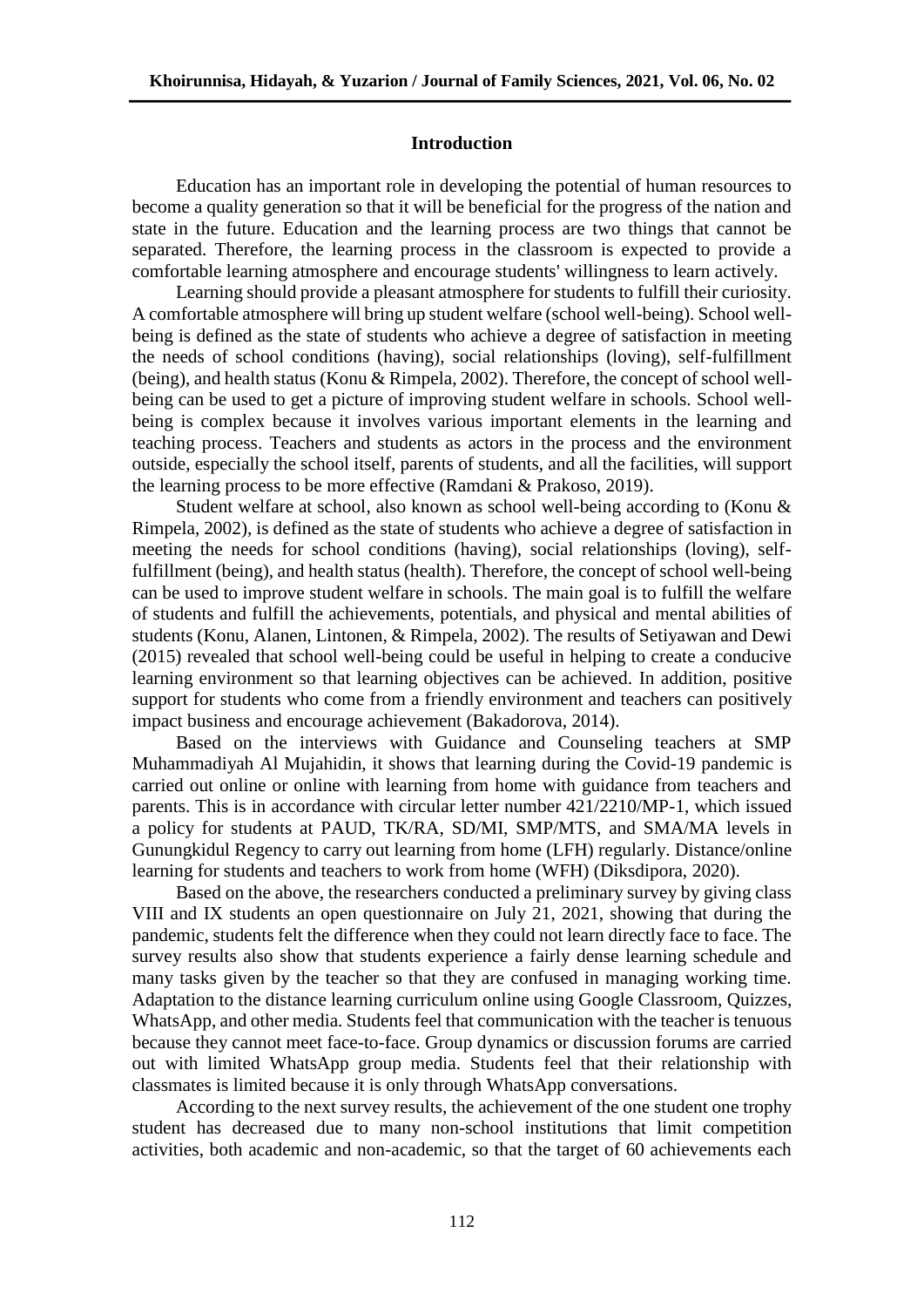year decreases 30 achievements obtained. Students' self-fulfillment activities such as extracurricular activities, outdoor activities, camping, hiking, and others were discontinued during the pandemic. The health status of teachers and students experienced during the pandemic was that some were exposed to Covid-19, so they had to self-isolate. Students complain of headaches and indigestion when piling up assignments. The state of students who experience boredom, boredom, restlessness so that they experience stress piling up tasks and confused about setting a study schedule.

The survey results conducted by researchers to students as described above indicate low school well-being in students. Based on this, researchers are interested in knowing what predictors of behavior school well-being can be. Based on the results of previous research, one of the factors that influence school well-being is academic stress (Rabbani & Sofia, 2019). According to Moore and Keyes (2003), factors that influence well-being are social relationships, friends and free time, volunteering, social roles, characteristics, goals, and aspirations.

The stress experienced by students plays an important role in the academic process. Stress can affect students physically and psychologically. The impact of stress experienced by students can be in the form of anxiety, nervousness, endless worries, and digestive disorders (Agolla, 2009). Academic stress is stress on students that comes from the teaching and learning process or things related to learning activities including pressure to go to class, length of study, many assignments, test scores, bureaucracy, getting scholarships, decisions to determine majors and careers as exam anxiety, and time management (Desmita, 2010).

Student assessments of schools affect students' well-being in schools (Evans, Martin, & Pringle, 2018). According to Konu & Rimpela (2002), students' assessment of school influenced by comfortable school conditions, good social relations, and student self-fulfillment impact high academic performance and good student health conditions. In addition, research (Faizah, Prinanda, Rahma, & Dara, 2018) shows that students who can adapt to academic demands and feel comfortable studying at school tend to feel the existence of school well-being.

According to research by Rabbani & Sofia (2019), there is a negative relationship between academic stress and school well-being, where the higher the academic stress, the lower the school well-being, and vice versa, the lower the academic stress, the higher the school well-being. Academic demands in schools negatively impact students, such as academic stress, reducing academic achievement, reducing learning motivation, and reducing student welfare in learning (Setiyawan and Dewi, 2015). The impact of stress experienced by students can be in the form of anxiety, nervousness, endless worries, and digestive disorders (Bakadorova, 2014).

Other studies mention the causes of academic stress can also be sourced from interactions between teachers and students, anxiety related to learning outcomes obtained, exams or tests to be faced, learning processes in groups, peer influence in the academic process, ability to manage time, and individual perceptions related to learning abilities that affect the academic performance displayed (Lue, Chen, Wang, Cheng, & Chen, 2010).

According to research by Andriany and Setyawan (2016), there is a significant positive relationship between adversity intelligence and school well-being in students. The higher the level of adversity intelligence, the higher the school well-being of students, and conversely, the lower the adversity intelligence, the lower the school well-being of students. For some people, having an adversity intelligence low can lead to despair, giving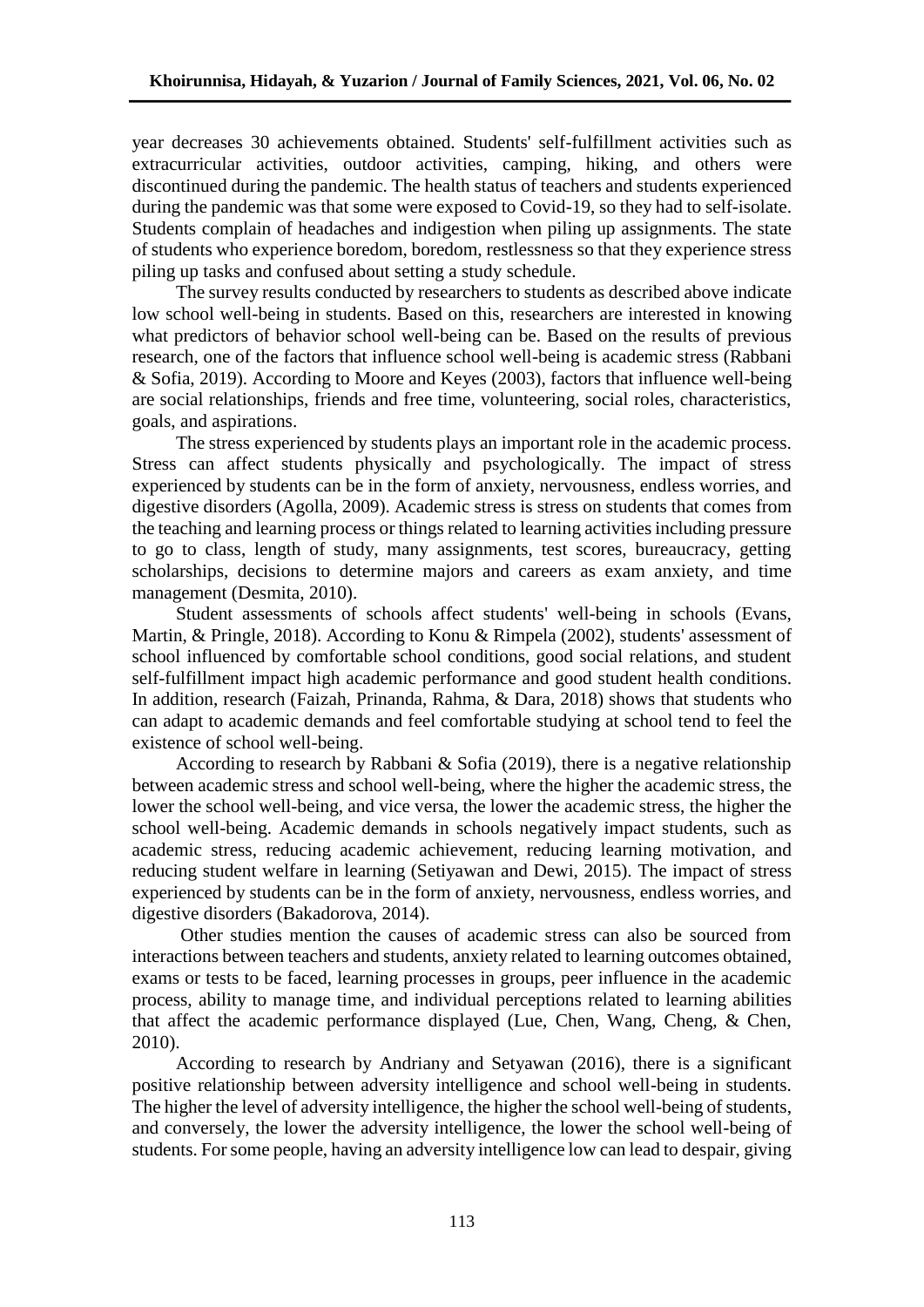up, and not wanting to try again. Still, failure is just an unfavorable result for some other people who have high adversity intelligence and can be repaired. Therefore, adversity intelligence is considered a factor is determining a person's attitude and ability to face difficulties (Stoltz, 2000).

The explanation above shows that the low level of students having adversity intelligence can cause despair, give up and do not want to try again, and impact the emergence of academic stress. Likewise, feeling uncomfortable and not feeling the welfare of school (school well-being) impacts high academic stress. Moreover, students' experiences about learning conditions in the classroom and student welfare conditions also impact academic performance. So, research on the determinants of academic stress becomes very important to do. Therefore, this study examines the influence of academic stress and adversity intelligence on school well-being.

#### **Methods**

### **Participant**

This study used a quantitative research design. The research was conducted using a questionnaire. This research was conducted in June–October 2021. The sampling technique used in this study was random cluster sampling. Cluster sampling is done by randomizing the group, not the individual subject. Respondents in this study were junior high school teenagers in grades VIII and IX at SMP Muhammadiyah Al Mujahidin. The number of respondents in the study was 253 respondents.

### **Measurement**

This study used three research variables: academic stress, adversity intelligence, and school well-being. School well-being is a student's assessment of the state of the school that can make students achieve satisfaction in meeting their basic needs at school as measured by aspects of school conditions (having), social relationships (loving), selffulfillment needs (being), and health status (health status). School well-being will be measured using the school well-being scale. The higher the score obtained, the higher the school's well-being level. On the contrary, the lower the score obtained, the lower the school well-being level.

Academic stress is psychological pressure caused by academic stressors with many demands in learning, the number of assignments given, anxiety about assessment, self-expectations, and uncertainty in facing academic obstacles based on aspects of academic stress, namely Self-expectation, Pressure from study, Workload, Worry about grade, Despondency. Academic stress will be measured using an academic stress scale. The higher the score obtained, the higher the level of academic stress. On the contrary, the lower the score obtained, the lower the level of academic stress.

Adversity Intelligence is the intelligence or ability of a person to make decisions in acting to survive and try to overcome difficulties. They will encourage him to try to achieve success in the future based on aspects of Control (C) or control, Origin, and Ownership (O2). Reach (R) or range, and Endurance (E) or endurance. Adversity Intelligence will be measured using the Adversity Intelligence scale. The higher the score obtained, the higher the Adversity Intelligence, the lower the score, the lower the Adversity Intelligence level.

The scale distribution using the google from link. The answer scale used a Likert scale with four alternative answers very inappropriate, not appropriate, appropriate, and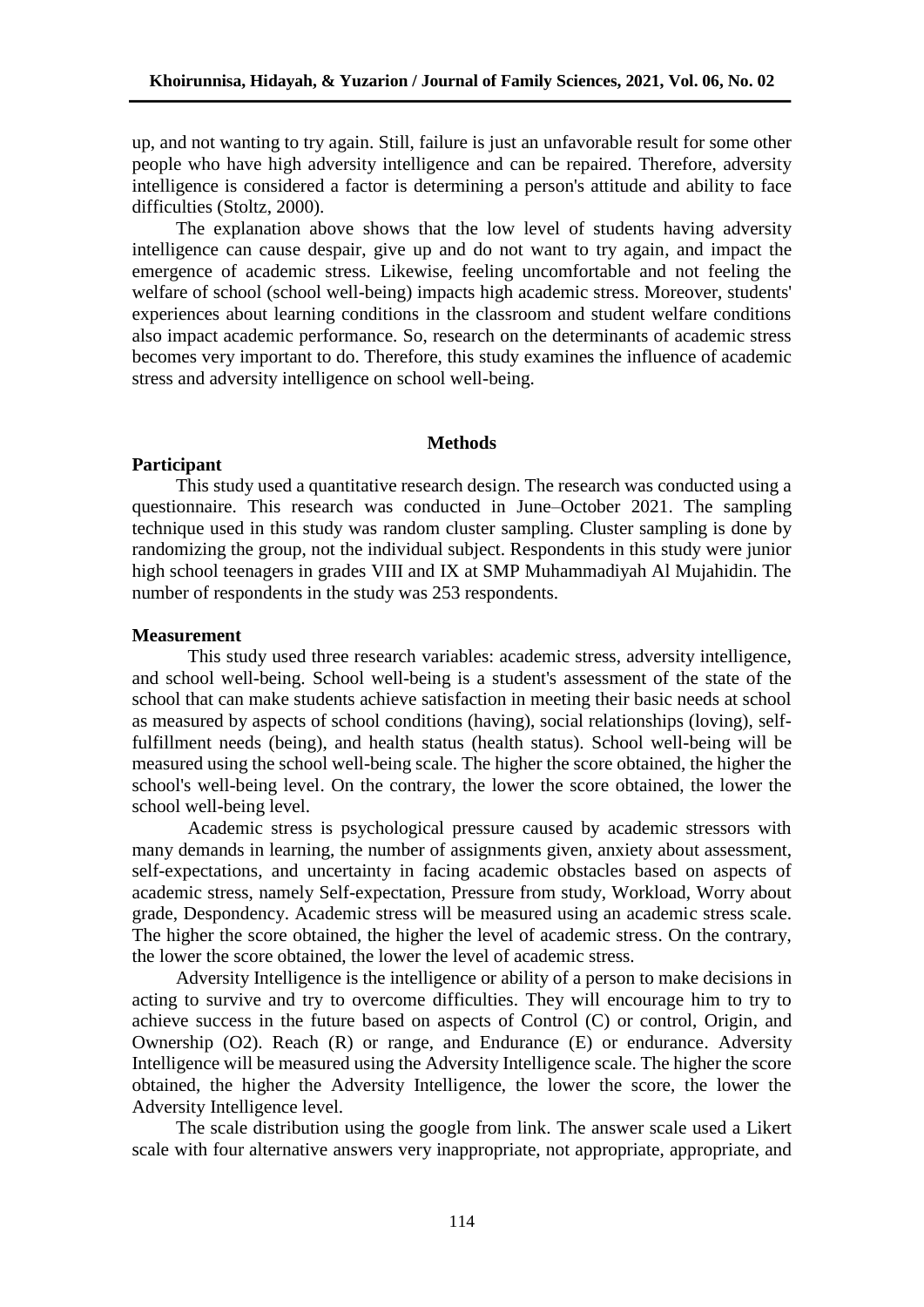very appropriate. Conduct trials on all three scales to obtain valid and reliable items. The scale in this study consisted of 35 items for the academic stress scale, 36 items for the adversity intelligence scale and 36 items for the school well-being scale. The researcher begins by providing instructions on how to fill out the scale so that the subject can fill in the answers according to the actual situation. Next, the subject was asked to fill in the scale that had been distributed. If all the scales have been filled in, the subject is asked to return the scale directly to the researcher for scoring and analysis purposes.

# **Analysis**

Descriptive analysis aims to provide an overview of the research subject's response to the research variables. The scores displayed in the descriptive analysis table are basic statistical functions that include the minimum value, maximum value, mean, and standard deviation of two conditions, namely a hypothetical state (a condition that is predicted to occur) and an empirical state (a condition obtained by research data). After the data was collected, the researcher scored and analyzed the data with the help of the SPSS 26.0 for Windows computer program.

Determination of basic statistical values on hypothetical data is based on a research scale where the range of alternative answers on the academic stress scale, adversity intelligence, and school well-being moves from low to high, namely  $1 - 5$ . The following is the calculation of the intended hypothetical score. The school well-being scale consists of 14 items, allowing the lowest score (xr) of the data hypothetically to be the lowest score (Xmin)  $1x14=14$  and the highest score (Xmax)  $5x14=70$ .

The calculation formula on the school well-being scale is also applied to the next two scales, namely the academic stress scale with 23 items and the Adversity Intelligence scale with 18 items. The data analysis method used in this study is multiple linear regression using SPSS. Before the analysis with regression, the analysis requirements test was carried out first. Test requirements analysis includes;

# **Assumption**

# **Test Normality Test**

The test aims to test whether the confounding variable or residue has a normal distribution in the regression model. The normality test in this study used the technique Kolmogorov-Smirnov (KS-Z) from the SPSS 26.0 for Windows program. The test criteria used are if  $> 0.05$ , then the data distribution is normal, whereas if  $< 0.05$ , the data distribution is not normal. A good regression model is a normal distribution or close to normal (Ghozali, 2018). Based on the normality test results, which show that the unstandardized residuals are the three academic stress variables, adversity intelligence school well-being, with a value of  $p = 0.200$  ( $p > 0.05$ ), the data can be concluded is normally distributed. The normality test results for the distribution of each variable are presented below.

| Table 1. The results of the indifficulty Test |                        |        |             |
|-----------------------------------------------|------------------------|--------|-------------|
| Variable                                      | Kolmogorov-<br>Smirnov | Sig(p) | Information |
| Unstandardized<br>Residual                    | 0.46                   | 0.200  | Normal      |

Table 1. The results of the Normality Test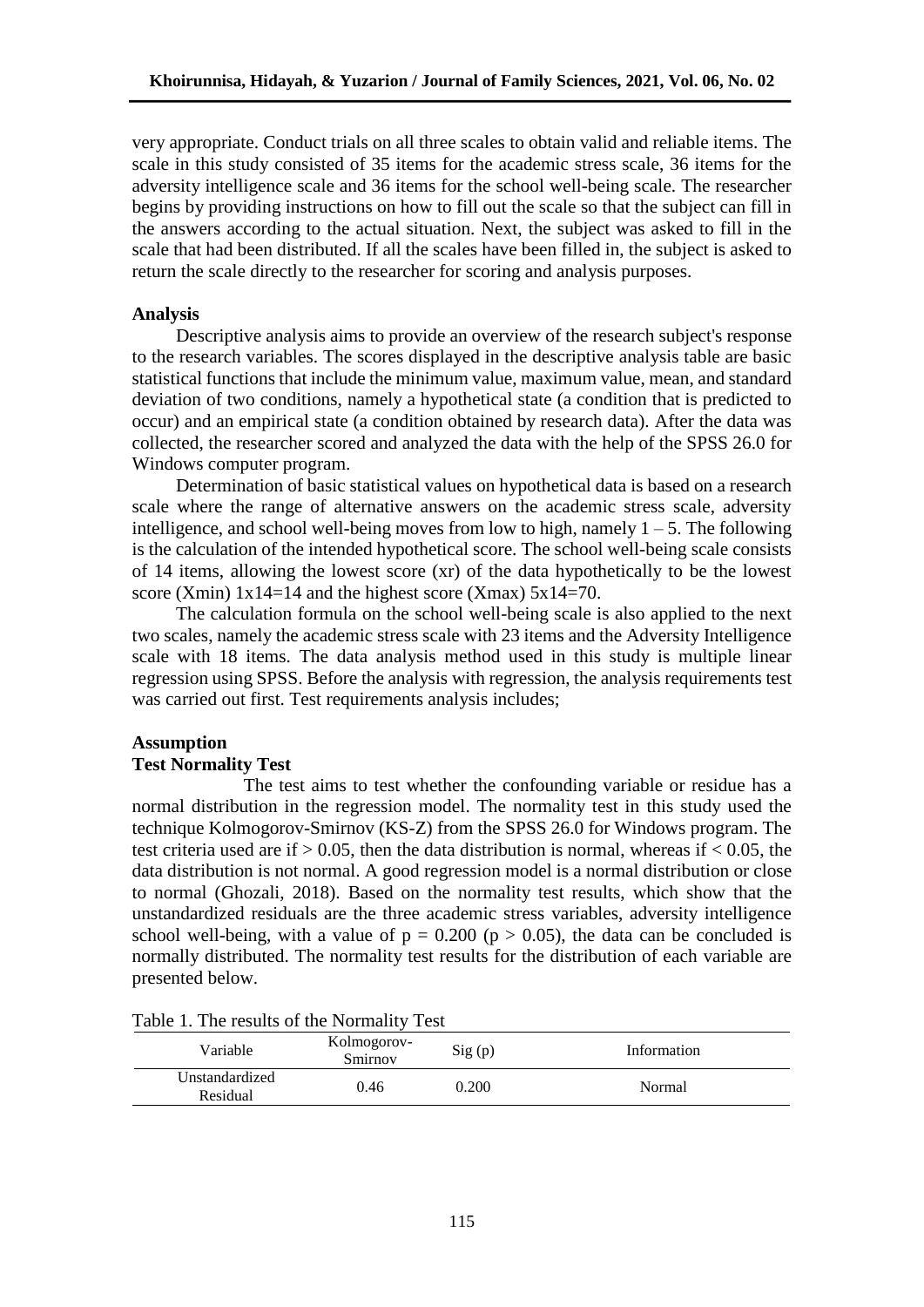### **The Linearity Test**

A linearity test is a regression line test between the independent variable and the dependent variable. The linearity test was carried out to see whether the specifications of the model used were correct or not and to ensure that the distribution of the values of the variables in this study could be drawn a straight line (linear) indicating a linear relationship between the research variables so that the independent and dependent variables could be correlated. There are two rules in the linearity test. First, if p linearity  $< 0.05$ , then the relationship is declared linear and if p linearity  $> 0.05$ , the relationship is declared non-linear. Second, if p deviation from linearity  $> 0.05$ , then the relationship is declared linear, and if p deviation from linearity  $< 0.05$ , then the relationship is declared non-linear (Ghozali, 2018). Linearity test results can be seen in the table below.

|                                               | Linearity |                 |             |
|-----------------------------------------------|-----------|-----------------|-------------|
| Variable                                      |           | $\text{Sig}(p)$ | Description |
| Academic stress with school well-being        | 186.220   | 0.000           | Linear      |
| Adversity intelligence with school well-being | 19.571    | 0.000           | Linear      |

Table 2. Test results

The results of the linearity test between school well-being and academic stress showed a significance level of p (linearity) of  $0.000$  (p <0.05) which means that the two variables have a linear correlation. At the same time, the variable school well-being with adversity intelligence shows a significance level value of p (linearity) of 0.000 (p <0.05), which means that the two variables have a linear correlation.

### **Multicollinearity**

The multicollinearity test was conducted to test whether the regression model found a correlation between the independent variables and the dependent variable. This test is carried out to clean the data from the possibility of two or more independent variables originating from the same concept. Testing for the presence or absence of multicollinearity symptoms can be done by looking at the VIF values (Variance Inflation Factor) and Tolerance. For example, if the VIF value is < 10 and the Tolerance value is  $> 0.10$ , it can be concluded that the regression model does not occur multicollinearity (Ghozali, 2018). The results of the multicollinearity test can be seen in the table below (Table 3).

| radie 5. Test results municommeantly |           |            |                                   |
|--------------------------------------|-----------|------------|-----------------------------------|
| Variable                             | Tolerance | <b>VIF</b> | Description                       |
| academic stress                      | 0.863     | 1.159      | does not occur multicollinearity  |
| Adversity<br>Intelligence            | 0.863     | 1159       | does not happen multicollinearity |

# Table 3. Test results multicollinearity

The test results indicate that the value multicollinearity tolerance for variable commitment academic stress and adversity intelligence was  $0.863$  ( $> 0.10$ ) and VIF variables school of well-being with academic stress and variable well-being of school with adversity intelligence of  $VIF = 1.159$ . This means that all variables are declared not to have multicollinearity with VIF <10 criteria. Based on the results of the analysis of the multicollinearity test, it was found that there was no multicollinearity between the independent variables in the regression model so that it met the requirements for a regression analysis test.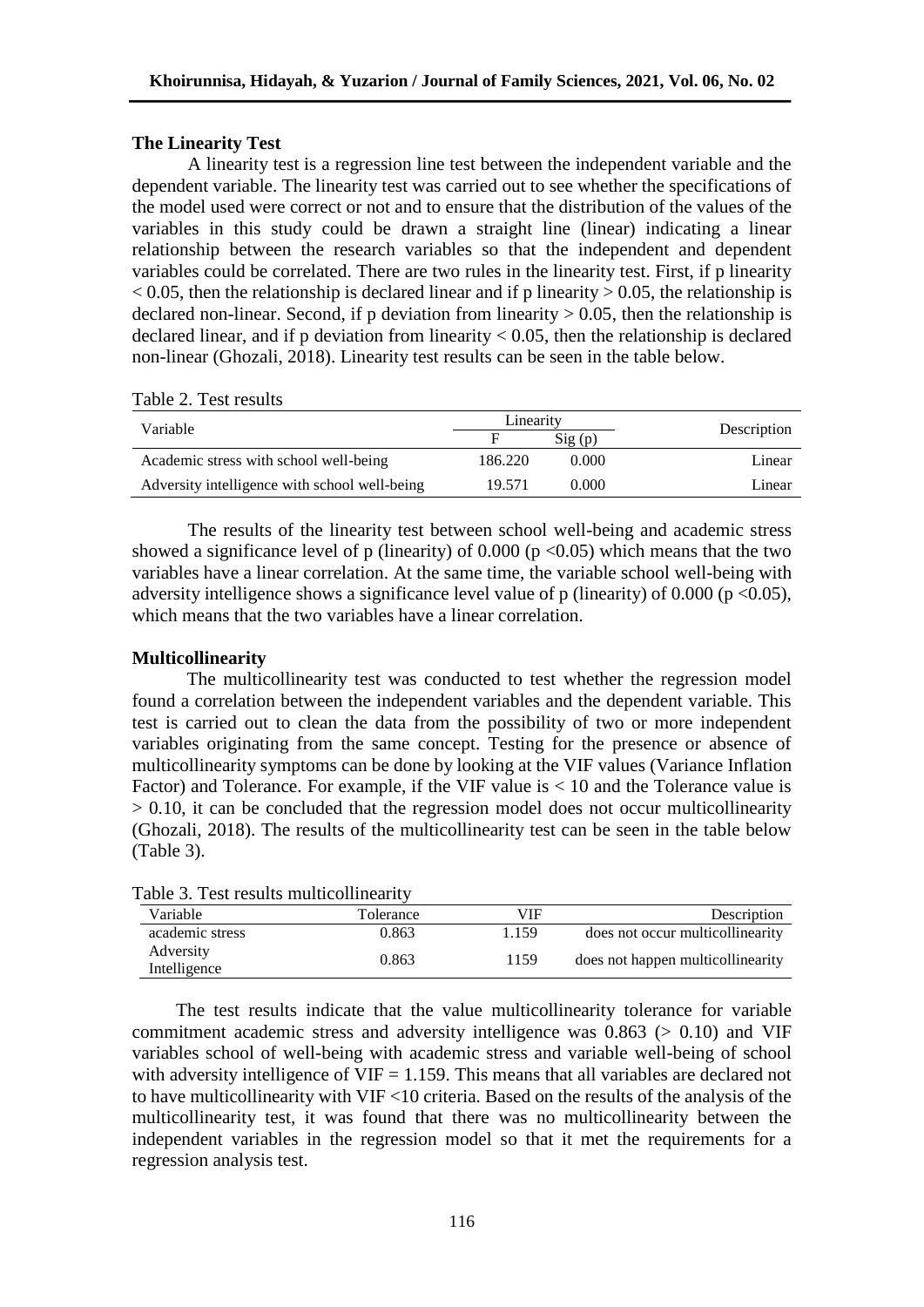## **Findings**

# **Descriptive Analysis of Academic Stress, Adversity Intelligence, and Scholl Well-Being**

The data presented in this study provide a general description of the data obtained in the field. The description of the research variables can be seen from the hypothetical mean and empirical means and descriptions based on the normal distribution model. Any empirical mean score that is significantly higher than the hypothetical mean score can be considered an indicator of the high state of the subject group in the variables studied. On the other hand, any empirical score that is significantly lower than the hypothetical mean score can be considered an indicator of the low state of the subject group in the variables studied. The results of comparing the empirical mean and the hypothetical mean of each variable can be seen below (Table 4).

| Variable               | Min | Max | Mean |  |
|------------------------|-----|-----|------|--|
| Academic stress        |     | 15  | 69   |  |
| Adversity intelligence |     | 90  | 54   |  |
| School well-being      |     | 70  | 42   |  |

Table 4. Results of descriptive statistics calculation

Table 5 above is then used to categorize the three research variables. The purpose of categorization is to determine the high and low scores obtained by the subject on each variable. Although the score will be classified using three categories, namely: high, medium, and low, to determine the categorization of each subject, you can use the categorization norm listed in the table below (Table 5).

Table 5. Categorization

| Norm                          | Categorization |
|-------------------------------|----------------|
| $X(M + 1.0 SD)$               | High           |
| $(M - 1.0 SD) X (M + 1.0 SD)$ | Medium         |
| $X < (M - 1.0 S D)$           | Low            |

Based on the results of the categorization of academic stress scores, it shows that as many as 65 (26%) students are in the category high, as many as 157 (62%) students in the medium category, and as many as 31 (12%) adolescents in the low category. The norm categorization concludes that the average research subject has a moderate academic stress behavior. The categorization of academic stress scores can be seen in Table 6.

Results of categorization scores adversity intelligence show that as many as 127 (50%) students are in the high category, as many as 123 (49%) students are in the medium category. As many as 3 (1%) adolescents are in a low category. The conclusion from the categorization of norms is that the average research subject has a relatively high behavior diversity intelligence. The categorization results of a score diversity intelligence can be seen in the table below (Table 6).

The results of the categorization of scores school well-being show that as many as 51 (20%) students are in the high category, and as many as 134 (53%) students in the medium category, and as many as 68 (27%) students in the low category. The norm categorization concludes that, on average, the research subjects have behavior school well-being relatively moderate. The results of score categorization of school well-being can be seen in the table below (Table 6).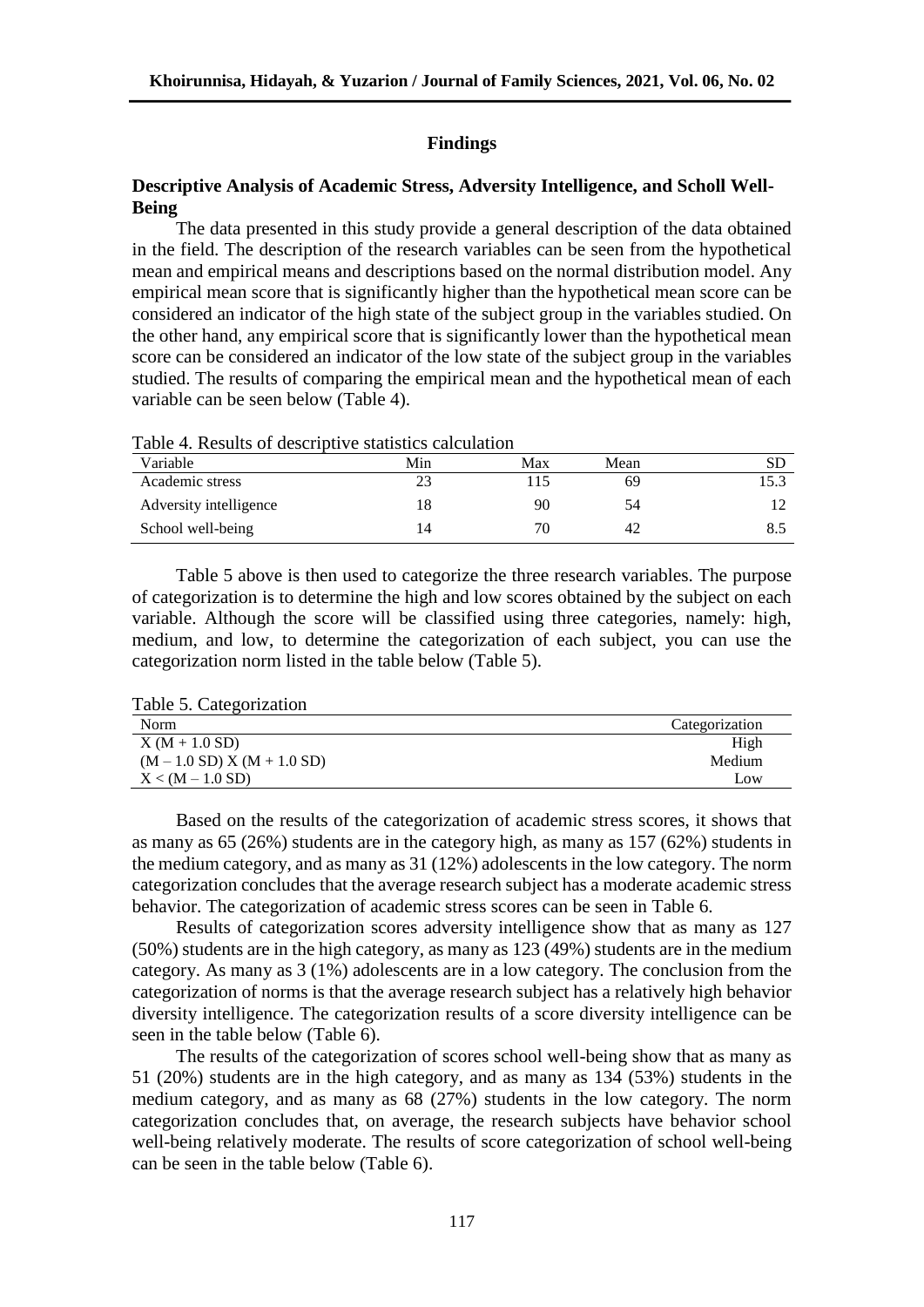| Variable        | Interval     | Frequency | Percentage | Categorization |
|-----------------|--------------|-----------|------------|----------------|
|                 |              |           | $(\%)$     |                |
| Academic        | X 84.3       | 65        | 26         | High           |
| <b>Stress</b>   | 53.7 X 84.3  | 157       | 62         | Medium         |
|                 | X < 53.7     | 31        | 12         | Low            |
|                 | X 66         | 127       | 50         | High           |
| Adversity       | 42 X 66      | 123       | 49         | Medium         |
| Intelligence    | X < 42       |           |            | Low            |
| School<br>well- | X 50.5       | 51        | 20         | High           |
| being           | 33.5 X 50, 5 | 134       | 53         | Medium         |
|                 | X < 33.5     | 68        | 27         | Low            |

Table 6. Categorization of adversity intelligence data

#### **The Influence of Academic Stress and Adversity Intelligence on Scholl Well-Being**

Based on the results of multiple regression analysis for the major hypothesis, the score R = 0.629 with a significant level of 0.000 ( $p < 0.01$ ) so that the major hypothesis can be accepted. This shows a significant relationship between academic stress and adversity intelligence on school well-being with an effective contribution (R Square) of 0.395, which means that academic stress and adversity intelligence simultaneously contribute 39.5 percent to school well-being. These results, it can be said that the first hypothesis proposed by the researcher is accepted. The multiple linear regression analysis results for the major hypothesis can be seen below (Table 9).

Table 7. Results of multiple linear regression

| Variable                                       | R R Square | $F$ Sig (p) | Description                   |
|------------------------------------------------|------------|-------------|-------------------------------|
| Academic stress; adversity intelligence; 0.629 | 0.395      |             | 81.630 0.000 Very Significant |
| school well-being.                             |            |             |                               |

Data obtained from the results of data analysis known that the influence between academic stress variables to school well-being obtained a score of  $r = 0.628$  with  $p =$ 0.000 ( $p \le 0.001$ ) so that the first minor hypothesis is accepted. This shows a significant relationship between the academic stress variable and school well-being, which means that the lower the academic stress, the higher the school's well-being. On the other hand, the higher the academic stress, the lower the school's well-being (Table 8).

The findings in the field that students have a fairly high school well-being are caused because students can manage stress during the COVID-19 pandemic, such as having adequate facilities to feel comfortable while studying. The existence of relatively low academic stress is due to students coping with stress by doing useful activities such as tutoring (bimbel), asking the teacher when experiencing difficulties, being active during learning, and so on.

The results of the analysis that the magnitude of the influence between the variable adversity intelligence and school well-being obtained a coefficient of  $r = 0.253$  with a value of  $p = 0.007$  ( $p < 0.05$ ) so that it shows that there is a positive relationship between the variable adversity intelligence and school well-being, which means the lower adversity intelligence, the lower the school well-being. On the other hand, the higher the adversity intelligence, the higher the school's well-being.

The findings in the field show that students have quite high adversity intelligence. Students have a fairly good ability to overcome difficulties. They have the ability but are less empowered, especially in big changes that require them to adapt, so they stop trying when the difficulty starts to feel threatening. Very high category amounted to 127 people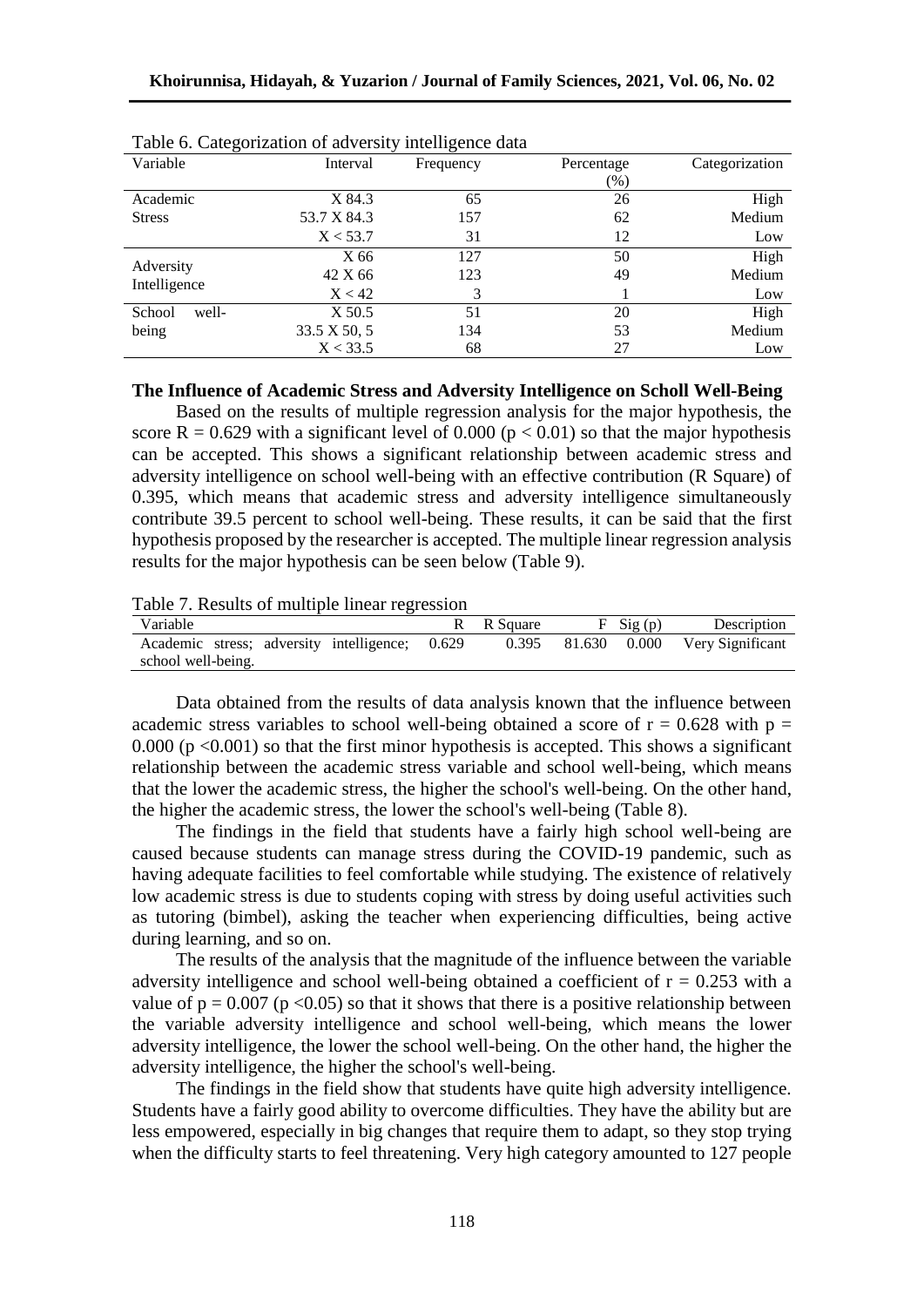(50%). This category is a group of subjects who take existing difficulties as opportunities to continue to develop their potential. Each has as much as one person in the low and very low categories (1%). This category indicates subjects who have inadequate abilities in dealing with difficulties and avoiding responsibility, easily despair, and stop trying when faced with difficulties.

| radio of <i>williof</i> hypothesis test results |                |        |                  |
|-------------------------------------------------|----------------|--------|------------------|
| Variable                                        | Zero Order (r) | Sig(p) | Description      |
| Academic<br>stress:                             | 0.628          | 0.000  | Very Significant |
| adversity intelligence;                         |                |        |                  |
| school well-being                               |                |        |                  |
| Academic<br>stress:                             | 0.253          | 0.007  | significant      |
| adversity intelligence;                         |                |        |                  |
| school well-being                               |                |        |                  |

Table 8. Minor hypothesis test results

#### **Discussion**

The major hypothesis shows a relationship between academic stress and adversity intelligence with school well-being. The analysis results show that this study's hypothesis is accepted, which explains that there is a very significant relationship between academic stress and adversity intelligence with school well-being. In addition, Soutter (2012) states that school well-being as a multidimensional concept is a complex phenomenon involving seven interdependent domains, namely having, being, relating, thinking, feeling, functioning, and striving, organized into three categories: assets appraisals and action. Khatimah (2015) defines school well-being as the student's assessment of their school and its role in the student's learning process. The school well-being model above is shown from the student's point of view, which consists of four aspects, namely having (school conditions), loving (social relationships), being (self-fulfillment), and health (status).

This is following previous research conducted by Rabbani & Sofia (2019) that there is a significant relationship between academic stress and school well-being to accept the hypothesis. This research hypothesizes that there is a negative relationship between academic stress and school well-being, where the higher the academic stress, the lower the school well-being, and vice versa, the lower the academic stress, the higher the school well-being.

The research of Faizah et al. (2018) shows that students who can adapt to academic demands and feel comfortable studying at school tend to feel the existence of school wellbeing. Students who feel high school well-being tend to have low academic stress. On the other hand, students who have low school well-being tend to have a greater chance of experiencing academic stress. According to Stecker (2004), students who feel well-being in their academic environment will avoid depression and stress. Students' experiences of feeling comfortable in school impact feelings of student's well-being and affect academic performance (Murray-Harvey, 2010). Thus, school well-being can be used to predict academic stress tendencies.

The norm categorization is that the average research subject's behaviour school well-being is relatively moderate. The findings of this study indicate the tendency of students to have moderate school well-being. The findings of this study support the findings of previous studies such as Muchsini and Siswandari (2020), which states that an unfavourable classroom culture affects academic stress. Students who perceive the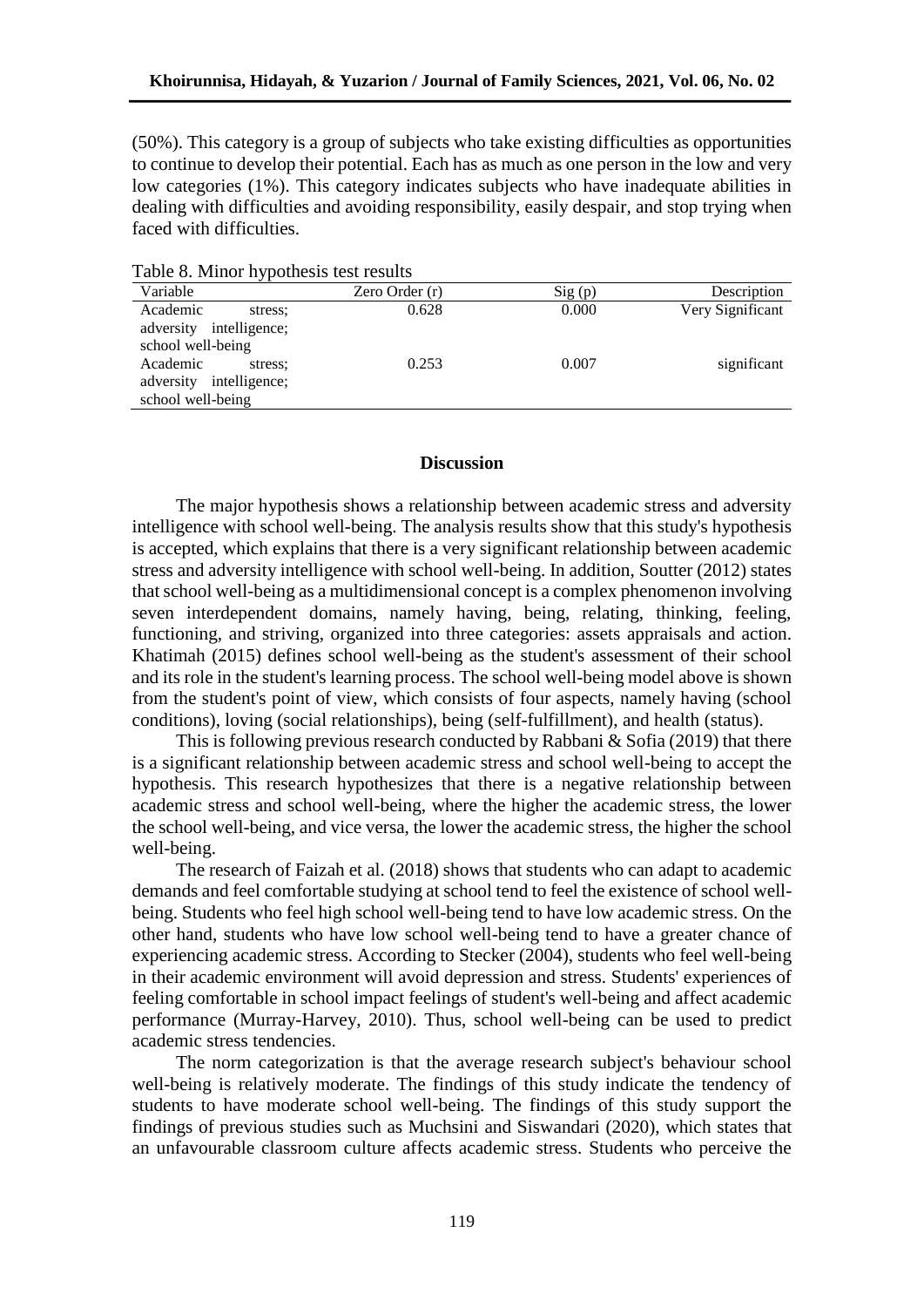classroom atmosphere negatively tend to experience stress. Meanwhile, according to Chemers (2001), student adjustment and classroom problems also affect students' academic stress. Unpleasant, stressful, and boring school conditions result in students' mindsets that negatively impact stress, boredom, isolation, loneliness, and depression (Azmy, Nurihsan, & Yudha, 2017). According to (Wiks 2008; Agnitori, 2010), academic stress is mental stress resulting from a combination of academic demands that exceed an individual's ability to adapt and anticipated frustration associated with academic failure or even awareness of the failure.

The second minor hypothesis examines whether there is a relationship between adversity intelligence and school well-being for SMP Muhammadiyah Al Mujahidin students while learning from home (LFH) during the covid 19 pandemic. Adversity intelligence and school well-being have a significant relationship. Adversity intelligence is the ability to think, manage, and direct actions that form patterns of cognitive and behavioral responses to stimulus events in life that are challenges and or difficulties (Yazid, 2005). According to Rohman and Fauziah (2016), the results show a significant positive relationship between adversity intelligence and school well-being for SMA Kesatrian 1 Semarang students. The higher the adversity intelligence of students, the higher the school well-being they have, and vice versa.

The frequency distribution of hypothetical data results that categorize scores adversity intelligence shows that as many as 127 (50%) students are in the high category. As many as 123 (49%) students are in the medium category, and as many as 3 (1%) adolescents are in a low category. The categorization of norms concludes that the average research subject's behavior and adversity intelligence are relatively high. The categorization of norms concludes that the average research subject's behavior and adversity intelligence are relatively high.

Another factor that may have an effect is related to the characteristics of the research subjects. The subjects of this study carried out learning, namely learning from home (LFH) online, so the fighting spirit in the spirit of learning tends to decrease. Stoltz (2007), in his research, found that the helplessness experienced by these individuals had negative impacts, including reduced performance, productivity, motivation, energy, willingness to learn, self-improvement, courage to take risks, creativity, vitality, tenacity, and perseverance. This helplessness makes individuals become campers (those who camp) and quitters (those who quit)—another influence from the closest people. According to Stoltz (2009), his research shows that responses to difficulties are formed through parents, teachers, and friends. Relationships with teachers and friends are tenuous and less communicative, thereby reducing adversity intelligence in students.

Based on the explanation above, it can be concluded that school well-being in students is more influenced by internal factors, namely high academic stress. At the same time, adversity intelligence has less impact and influence on achieving student school well-being. This study also found a weakness, namely that the sample could not be taken representatively because the position of the students was at home and taken online. Hence, the explanation was less than optimal. It could not be observed directly when students filled out the scale. The number of items on the research scale is large, so students are less enthusiastic in the filling process at the time of data collection in the field.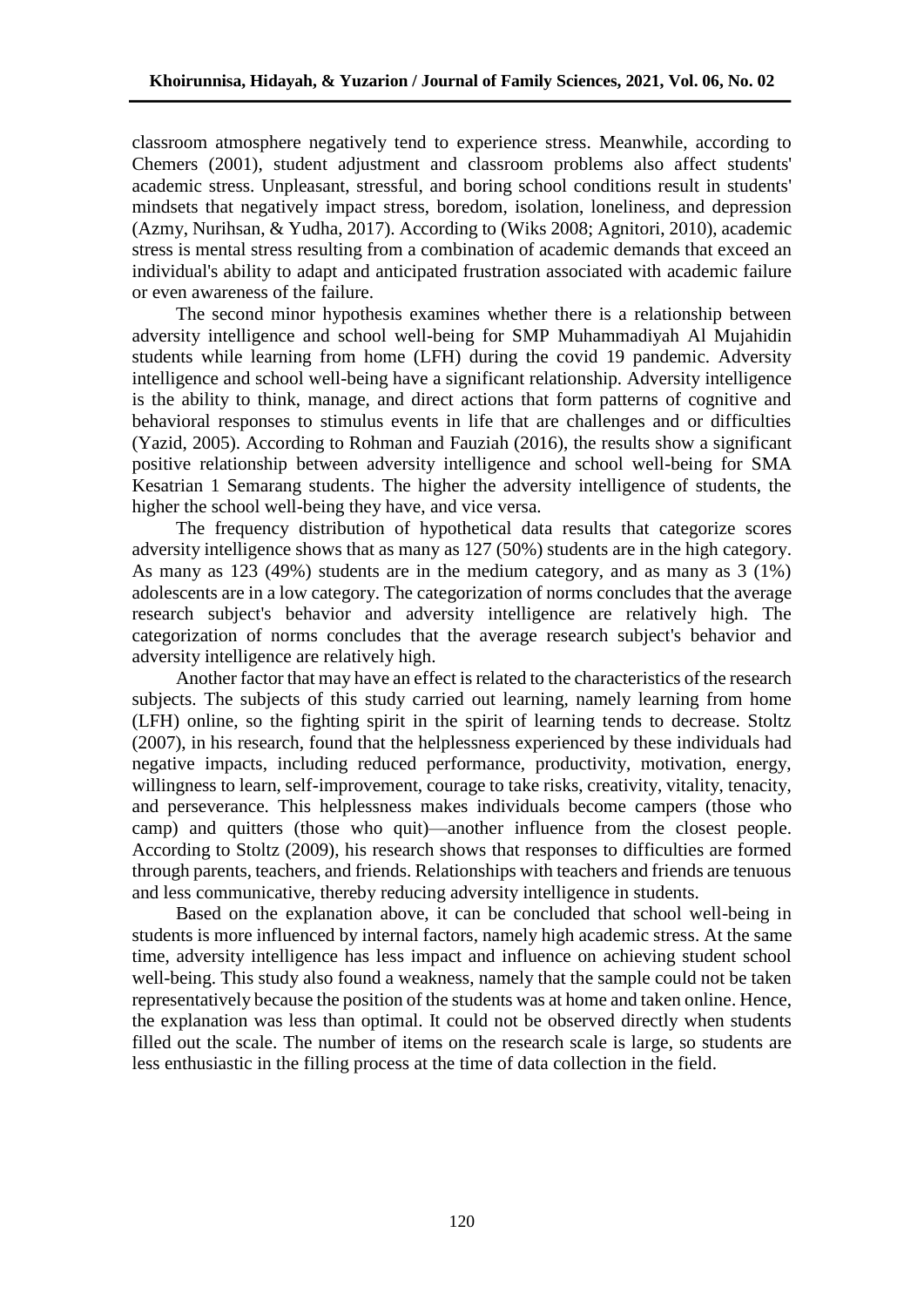### **Conclusion and Recommendations**

### **Conclusion**

Based on the research and discussion results, the categorization of academic stress shows that one-third of students are in the medium category. Half of the students are in the high category of adversity intelligence and medium category of school well-being. There is a significant influence of academic stress and adversity intelligence on school well-being. The results mean that the lower the academic stress, the higher the school's well-being. On the other hand, the higher the academic stress, the lower the school's wellbeing. There is a significant influence of adversity intelligence on school well-being for grade VIII and IX students SMP Muhammadiyah Al Mujahidin while Learning From Home (LFH) during the covid-19 pandemic. The higher the adversity intelligence of students, the higher the school well-being they have, and vice versa.

#### **Recommendation**

Based on the results obtained from the research, the researcher provides suggestions that can improve school well-being in schools. Junior high school students who have low school well-being should be able to increase adversity intelligence by being more diligent in studying, actively participating in school activities, reading more books related to selfdevelopment, and increasing motivation in learning such as Andrea Herata's novels, Biographies of characters and heroes and so on increasing a sense of responsibility to expand control, empowerment, and motivation to take action. For schools, it is necessary to continue to strive to improve school well-being by designing programs that can increase students' adversity intelligence and cultivate the mentality of seeing opportunities in every obstacle. These programs can be in the form of extracurricular activities that educate mentally not to give up, creating a positive learning climate by always providing positive feedback on student performance so that students' self-esteem and sense of support grow, for further researchers interested in conducting research using the school well-being variable to be more specific and deeper about these variables. Future researchers are expected to be able to develop wider and varied items. Further researchers can also take subjects from other new schools to obtain new results and add references in research with other methods so that the generalization of the research is broader and obtains representative results regarding school well-being.

#### **References**

Agnitori, A. (2010). Stres and Student. Hiils borought ST: Lulu Publication.

- Agolla, J. E. (2009). *An assessment of academic stress among undergraduate students*. The case of University of Botswana.
- Andriyani, N.F., & Setyawan, I. (2016). *Adversity intelligence* dan kesejahteraan sekolah pada siswa kelas XI dan XII. *Jurnal Empati*, *5*(1), 24-27.
- Ang, R. P. (2006). Relationship between academic stress and suicidal ideation: Testing for depression as a mediator using multiple regression. *Child Psychiatry Hum Dev*, *37*, 133-143. Doi: 10.1007/s10578-006-0023-8
- Azmy, A.N., Nurihsan, A.J., & Yudha, E.S. (2017). Deskripsi gejala stres akademik dan kecenderungan pilihan strategi coping siswa berbakat. *Indonesian Journal of*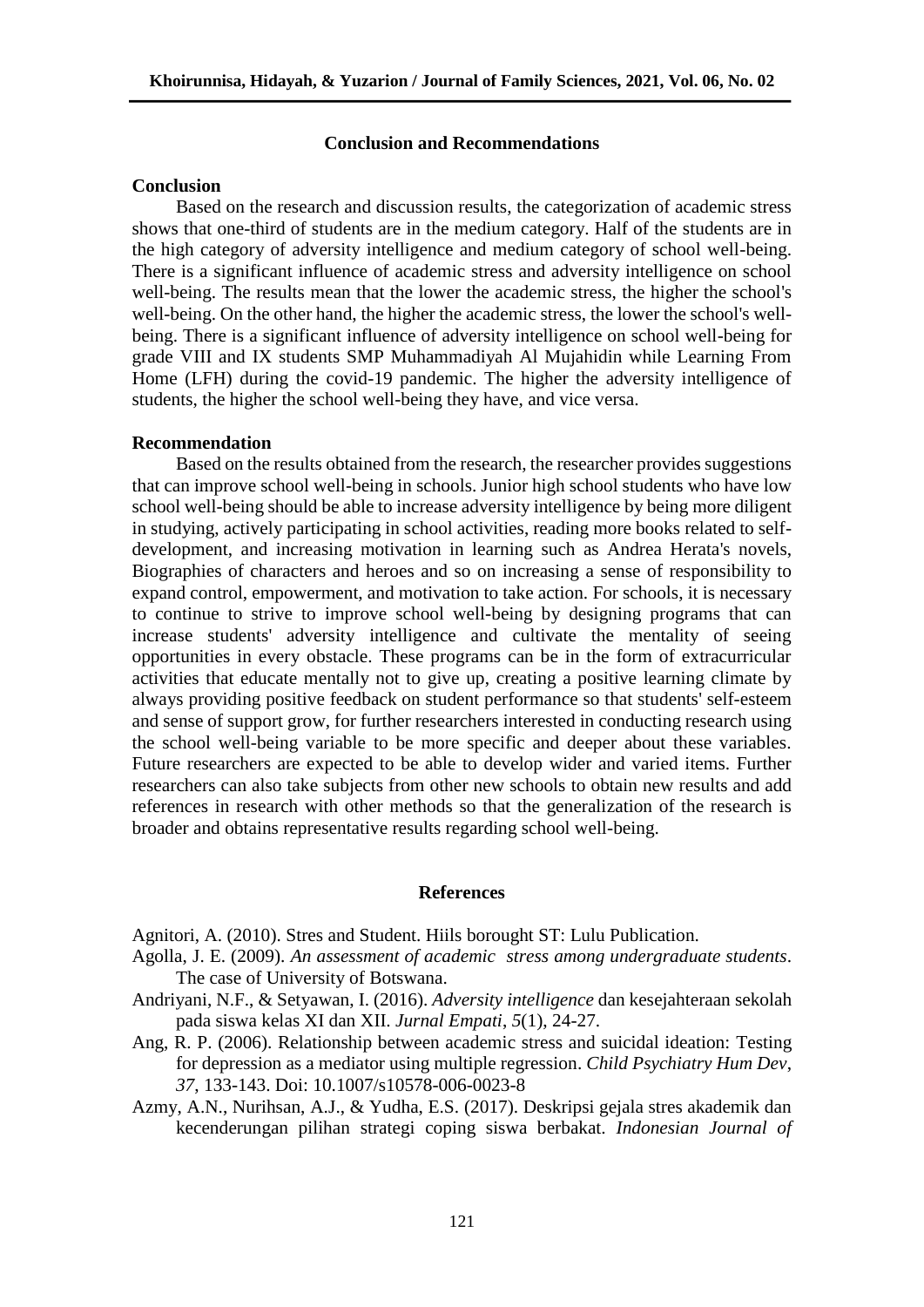*Educational Counseling*, *1*(2), 197-208. Doi: https://doi.org/10.30653/001.201712.14

Azwar, S. (2012). *Relibilitas dan validitas*. Yogyakarta(ID): Pustaka Belajar.

- Bakadorova. (2015). The mediating role of socio-motivational support in the association between individual school self-concept and achievement motivation amongst adolescent students. *European Journal of Psychology of Education*, *29*(3), 347-366. Doi: https://doi.org/10.1007/s10212-013-0202-5
- Bedewy, D. & Gabriel, A. (2015). Examining perceptions of academic stress and its sources among university students: The perception of academic stress scale. *Health Psychology Open*, *2*(2), 1-9. Doi: [10.1177/2055102915596714](https://doi.org/10.1177/2055102915596714)
- Chemers, M. M. (2001). Academic self-efficacy and first year college student performance and adjustment. *Journal of Educational Psychology*, 93(1), 55-64. Doi: 10.1037//0022-0663.93.1.55
- Danim, S. (2010). *Perkembangan* Peserta Didik*.* Bandung(ID): Alfabeta.
- Dara, Y. P. (2018). School well-being pada siswa berprestasi sekolah dasar yang melaksanakan program penguatan pendidikan karakter. *Psympathic: Jurnal Ilmiah Psikologi*, 5(2), 161–174. Doi: [10.15575/psy.v5i2.3313](https://doi.org/10.15575/psy.v5i2.3313)
- Desmita, (2010). *Psikologi perkembangan peserta didik*. Bandung(ID): Remaja Rosdakarya.
- Diksdipora. (2020). Surat Edaran Kebijakan Belajar Dari Rumah (BDR). Gunungkidul(ID): Surat edaran nomor 421/2210/MP-1.
- Evans, P., Martin, A.J., & Pringle, Z.I. (2018). Personality, coping, and school wellbeing: an investigation of high school students. *Social Psychology of Education*, *21*(5), 1061–1080. Doi: 10.1007/s11218-018-9456-8
- Faizah, F., Prinanda, J.N., Rahma, U, & Dara, Y.P. (2018). *School well-being* pada siswa berprestasi sekolah dasar yang melaksanakan program penguatan pendidikan karakter. *Psympathic: Jurnal Ilmiah Psikologi, 5*(2), 161–174..
- Ghozali, I. (2018). *Aplikasi analisis multivariate dengan program IBM SPSS 25*. Semarang(ID): Badan Penerbit Universitas Diponegoro.
- Huebner, S.E., & McCullough, G. (2000). Correlates of school satisfaction among adolescents. *The Journal of Educational Research*, 93(5), 331–335 Doi: [10.1080/00220670009598725](https://doi.org/10.1080/00220670009598725)
- Khatimah, H. (2015). The description of school well-being in students of the accelerated class program at SMA Negeri 8 Yogyakarta. *Journal of Psychopedagogia*, *4*(1), 20- 30.
- Konu, A., & Rimpela, M. (2002). Well-being in school: A conceptual model. *Health Education Research*, *17*(1), 79-87. Doi: 10.1093/heapro/17.1.79.
- Konu, A., Alanen, E., Lintonen, T., & Rimpela, M (2002). Factor structure of the school well-being model. *Health Education Research*, 17(6), 732–742. Doi: <https://doi.org/10.1093/her/17.6.732>
- Lue, B.H., Chen, H.J., Wang, C.W., Cheng, Y., & Chen, M.C. (2010). Stress, personal characteristic and burnout among first postgraduate year residents: a nation wide study in Taiwan*. Medical Teacher*, *32*(5), 400-407. Doi: 10.3109/01421590903437188
- Moore & Keyes, C. L. (2003). Dimension of well-being and mental health in adulthood. In Bornstein, M. H. et al. (Eds), Well-being (Positive development across the life course), 487-491. *United Kingdom*: Taylor & Francis e-Library.